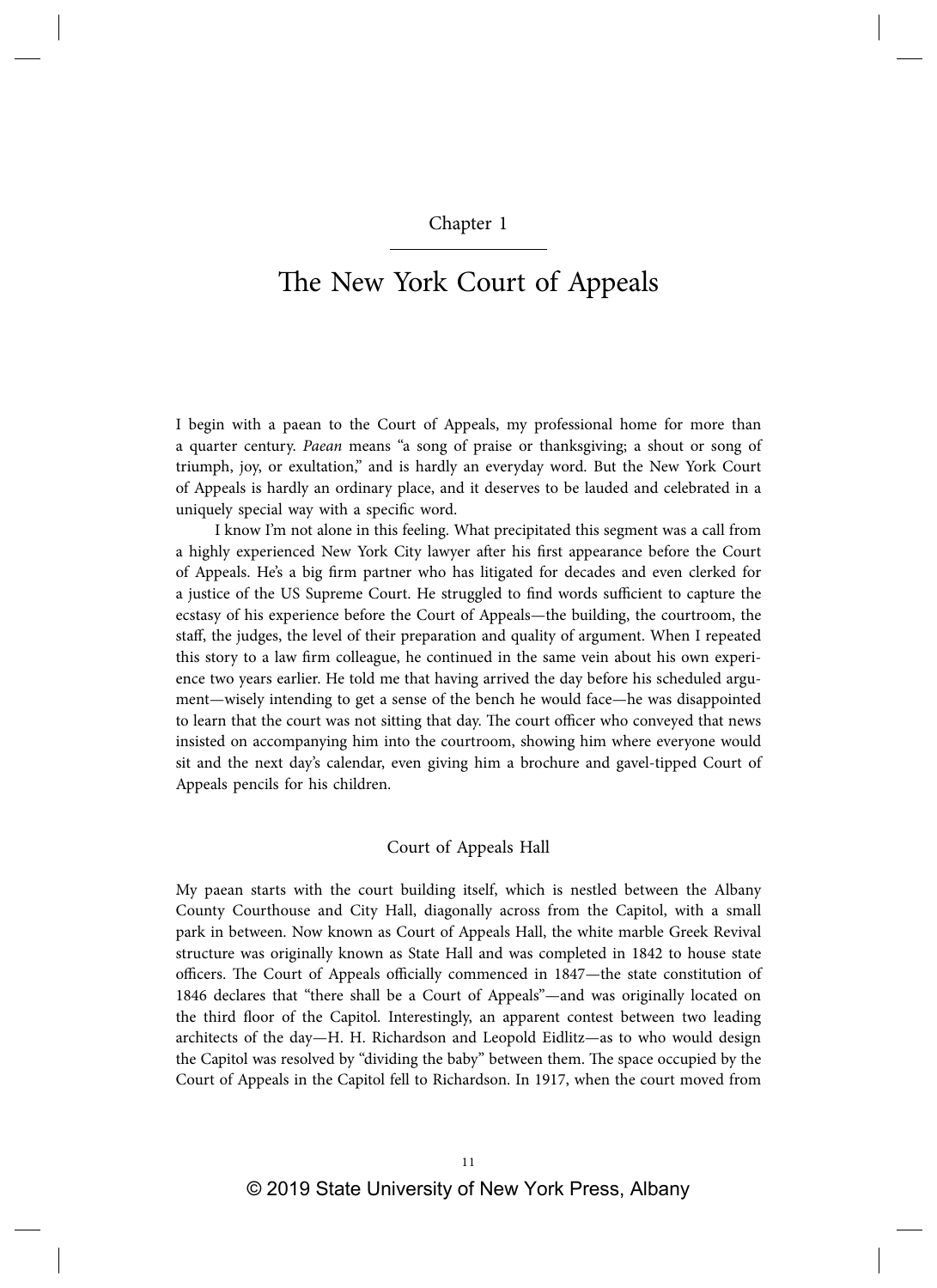the Capitol to occupy State Hall, Richardson's courtroom—including the floor-to-ceiling hand-carved oak paneling, the furniture, and the Mexican onyx (nonworking) fireplace (what a treat it is to sit in the courtroom's fireplace!) was—except for the ceiling dismantled and moved to what has ever since been known as Court of Appeals Hall. The ceiling was "mocked in" in plaster to match. The courtroom is not the largest, grandest, or most ornate I have ever seen, but it is the most beautiful.

I need to jump ahead a bit to 2002, when the court updated its magnificent home. That had been done only once before, in 1958, and it was high time to do so again to meet physical and technological demands. The court had earlier moved the Office of the State Reporter (responsible for publishing the court's decisions) out of Court of Appeals Hall to its own quarters, but that left insufficient space. For the first time, plans to enlarge the structure—actually add meaningfully to the size of the building, making it asymmetrical—met resistance from historic preservationists. I decided not to engage in battle with them.

As we fruitlessly searched in the city of Albany for expansion space, we miraculously received the enthusiastic endorsement of the historic preservationists and, between 2002 and 2004, went forward with enlargement of the building from roughly 60,000 to 90,000 square feet.<sup>1</sup> Much of what had been the former marble facade of the building became interior wall space, as we added significantly at two ends of the building and took the interior down to brick; we uncovered magnificent vaulted ceilings hidden behind acoustical tile installed in 1958. But it was scary! I am so grateful to my colleague Richard C. Wesley, who originally laid the renovation idea on the table, before beating a retreat to the US Court of Appeals for the Second Circuit. There are too many heroes of the renovation—Clerk of the Court Stuart Cohen and building manager Brian Emigh, chief among them—to mention and thank every one of them here.

Suffice it to say that given the ultimate success of the renovation, the terrors, miseries, and agonies—certainly attendant to any building overhaul—are long forgotten. In hindsight, it was a ton of fun coordinating colors (ivory, navy, deep red, and dark green throughout the building), finding matching marble for the new facade (I visited the Danby Quarry—more accurately a mine—in Vermont), selecting furnishings and materials, and allocating space. For the first time, all seven judges' chambers would now be on the same floor, instead of five on the second floor and two on the third, permitting more natural exchanges among them. Considering the extent of the renovation, my favorite

<sup>1.</sup> Years later, Albany's county executive, knowing that we had looked at historic Centennial Hall across the street, called me to say that we could have that then-collapsing building "for nothing" (his words), all efforts at their own private development having failed. We accepted the offer and proceeded with plans to locate the State Reporter there, as well as a modest lodging room for each nonresident judge, who otherwise stays at a mediocre local hotel, with a judicial branch museum in the lobby. That erupted into a ludicrous scandal over the so-called palatial space being planned for the judges in the midst of a state fiscal crisis, so the living quarters part was halted, and the small rooms were rented out as offices. Having spent twenty-five years largely at a hotel two weeks out of every five, it is beyond sad that the non-Albany judges can't have a small, regular room to come to, a place to leave a few personal effects and security downstairs (we had two security incidents in my years at hotels), as well as our museum in the lobby. What's more, the court saved a beautiful century-old building, which would have otherwise become a parking lot.

<sup>12</sup> | REFLECTIONS ON A LIFE IN THE JUDICIARY, THE LAW, AND THE WORLD © 2019 State University of New York Press, Albany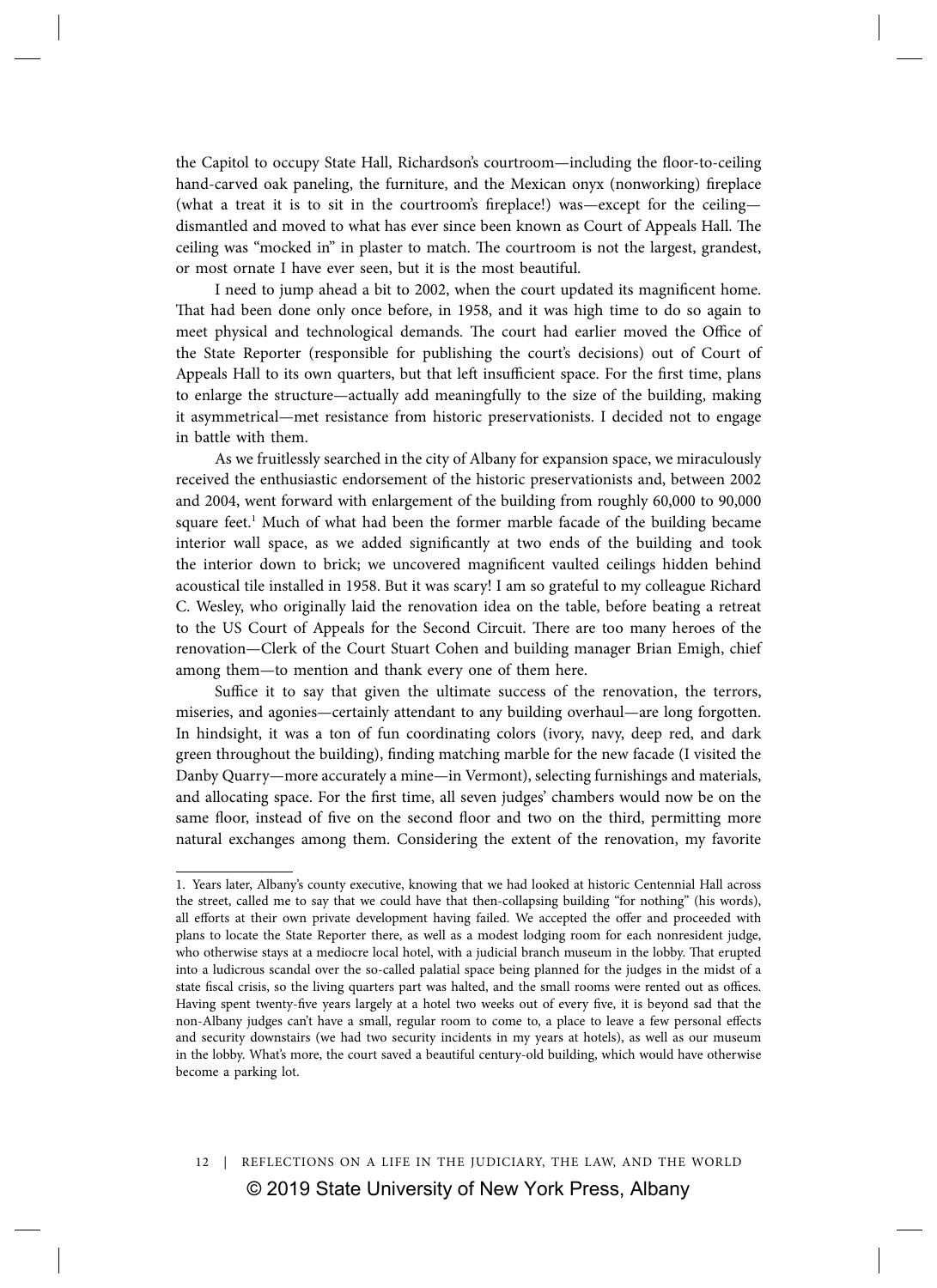compliment from Court of Appeals long-timers revisiting the building is "nothing has changed," meaning the beauty and dignity of the hall are fully intact. Indeed, comprehensive though the project was, in the courtroom itself we merely spruced up the furnishings, including a return to the style of the original light fixtures—now six chandeliers instead of one, to provide more light—updating the carpeting, and recovering the chair seats. (Embarrassingly, we discovered on day one of the public reopening that they needed more stuffing—everyone had left his or her imprint on the seats at the rear of the courtroom.) Among my toughest decisions was choosing fabric texture for the new draperies—closer weave meant more sheen, looser weave meant more swag.

All of this returns me to the subject of the Richardson courtroom. To my mind, the Court of Appeals physically is vastly underappreciated, including its glorious rotunda and magnificent courtroom. One day as I wandered through our beautifully enlarged space, it occurred to me that now we had a better opportunity to bring in the public, which is something courts should strive to do. The courthouse is, after all, a public building, and sadly the public rarely visited the Court of Appeals. So we initiated a public lecture series, cosponsored with the Historical Society of the Courts of the State of New York, centered on legal subjects of wide interest and drew crowds of 200 or more Capital District residents and others. One of my favorites was "The Shape of Justice: Courthouse Architecture," delivered by two preeminent architects, Henry N. Cobb and Paul Bayard. I could not better capture the emotion our courtroom engenders than to quote the words of Henry Cobb, which I enthusiastically affirm:

Look around you now and notice how eloquently this room gives voice to values that underlie the administration of justice in our democratic society. Notice that the room is stately yet unpretentious, highly ordered yet refreshingly nonhierarchical, beautifully crafted yet materially modest, appropriately ceremonial yet warmly human. If I were speaking to you in a lecture hall, I would be obligated to illustrate these points with projected images, but here I need only to invite you to enjoy discovering for yourself the myriad details that together constitute the eloquent voice of this room. Wherever you are seated—whether near the bench or fireplace, or in one of the ram's-head armchairs, or toward the rear with a sweeping view of the many portraits arrayed around its paneled walls, you are palpably enveloped here in the voice of architecture as spoken by a master of our art.

Here, more effectively than in any other courtroom I know, the collegial character of an appeals court and the collective nature of its judgments is eloquently affirmed. When we consider the coherence and splendor of this chamber, with its magnificent fireplace and wonderful carved ornament—on its walls, on its bench, on its tables and chairs, all of which were custommade at this site—it is easy to understand why, when the court later outgrew its quarters in the Capitol, it took the unprecedented step of dismantling the courtroom and reconstructing it virtually intact in its new quarters in the old State Hall, now appropriately renamed, of course, Court of Appeals Hall.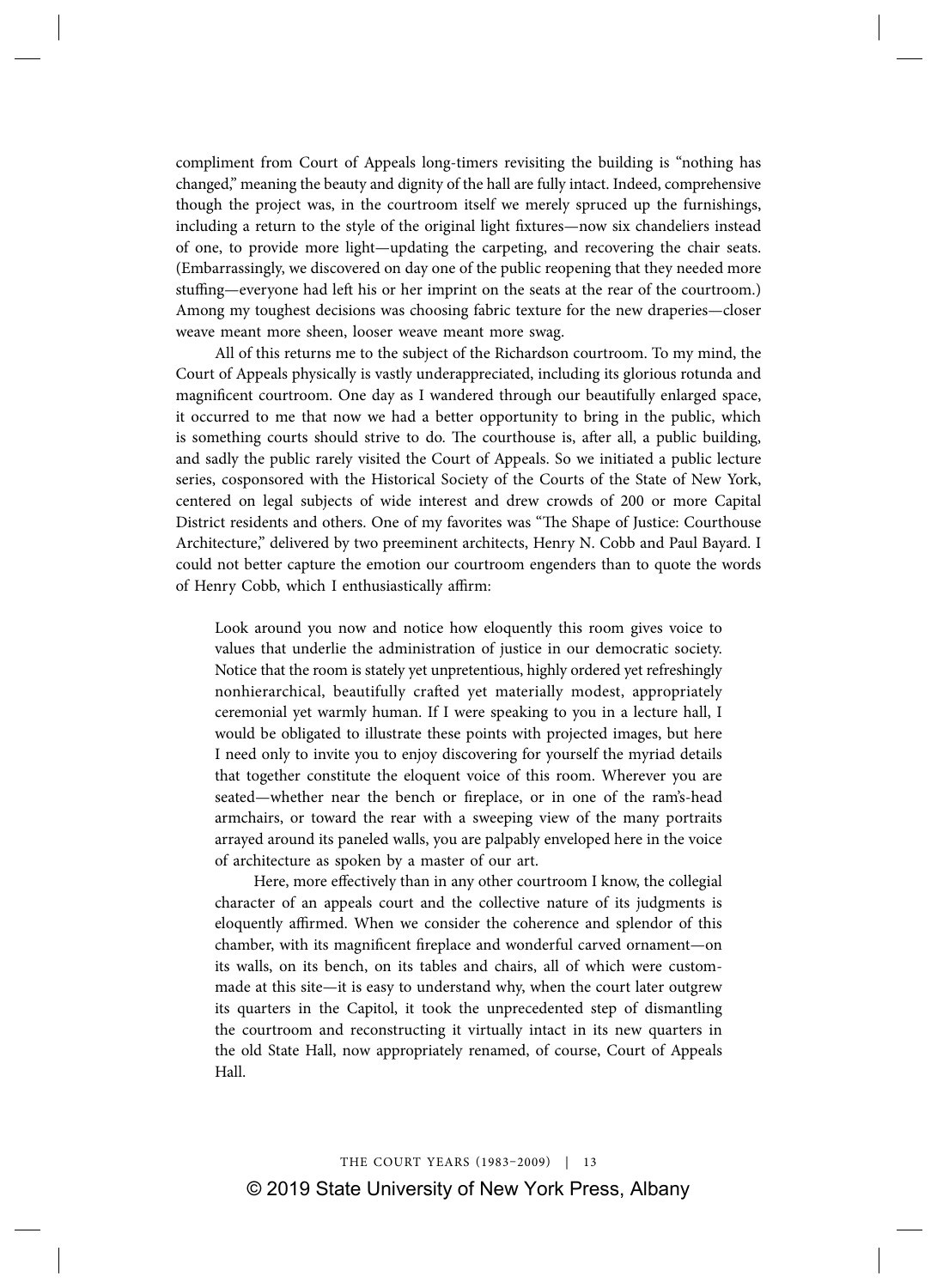## The Judges and Court Staff

Of course, my paean goes far beyond love for bricks and mortar. Indeed, it is truly the people of the court—the judges and staff—who create and continue this extraordinary institution. The dedication of the staff—many of whom have served for decades, and many of whom never worked anywhere else—can only be described as genetic. It's a family I joined in September 1983, knowing that I could ask anything of anyone and it would be done, and the tradition endures. We share one another's personal joys and tragedies and delight in the work of the court, whether keeping the brass interior staircase rails polished or cleaning chambers (which begins before 5 a.m., anticipating the judges' early arrivals; I often found homemade biscotti on the seat awaiting me in the morning), or ensuring that the public's needs and questions are answered promptly and courteously, or handling difficult dockets superbly. The feelings go both ways. For several years at the court we had a book club, another bridge between the judges and staff; I knitted baby sweaters when I learned that one of the court officers was expecting twins. I have no reluctance recommending that people call, write, or visit the Clerk's Office with any question, or seek information from the public information officer or the lawyer/librarian, or help from one of the court officers in the lobby. They never disappoint.

Of the 109 judges who have been privileged to sit on the Court of Appeals from 1847 to date, I have worked alongside nineteen—roughly 20 percent of the judges over the past 164 years—and have known several more of them personally. My testimony, based on decades of firsthand experience, I submit, is therefore unimpeachable: they are phenomenal. Many things I would wish to say about the judges are told in later segments and, best of all, in the massive volume *The Judges of the New York Court of Appeals: A Biographical History*, the ultimate work product of us all, under the masterful direction of Judge Albert Rosenblatt. I am reluctant to name judges individually for fear of skipping someone. My praise is universal.

The governor appoints judges from all over the state, and I think being a nonresident court helps enormously. The court—meaning all seven judges, the only way the court officially convenes—gathers in Albany for sessions of oral argument generally two weeks out of every five. The judges return between sessions to their home chambers to write and study for the intervening weeks.<sup>2</sup> When we were together in Albany, it was dawn to dusk (and beyond) together. In between, we exchanged tons of paper but did not often see or speak to one another. Always I looked forward to gathering with my colleagues in Albany, and after two weeks of lively debate I looked forward to leaving them. There are immense personal differences among the judges—some are genuine "buddies," some less so. But at the core I encountered human beings of quality at the peak of their careers in law, dedicated to the work of the court. Our personal rapport—even those with whom

14 | REFLECTIONS ON A LIFE IN THE JUDICIARY, THE LAW, AND THE WORLD © 2019 State University of New York Press, Albany

<sup>2.</sup> I was fortunate that my children were old enough that I could do this relatively easily. Back in September 1983, Luisa was in her first year at Amherst; Jonathan was a senior at Dalton, headed to Cornell; and Gordie, at Fieldston, transferred to Choate (which he chose because, among the boarding school catalogs he studied, Choate's was "the only one where the kids were smiling"). A couple of years later when Gordie was at Hamilton, Stephen mastered "the circuit," visiting all of us periodically by trekking between Albany; Amherst, Massachusetts; Ithaca, New York; and Clinton, New York.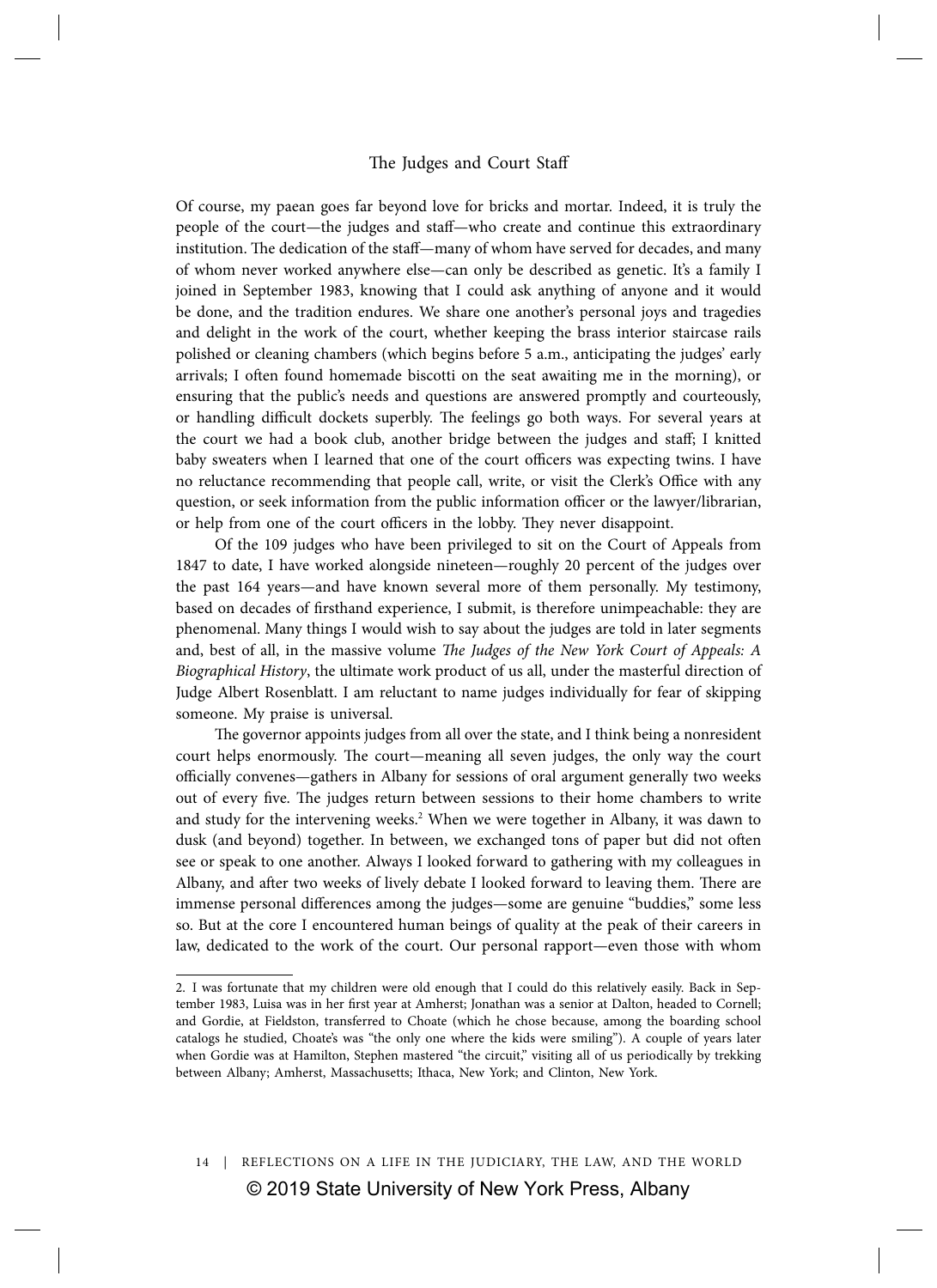I more often disagreed on the law—I could never hope to replicate in anything I do. Lawyer heaven.

Coincidentally, in my afterlife, I discovered objective evidence of the court's distinction that even the court may not fully appreciate. In the global agreements I now routinely encounter in my arbitration practice, I find that often the parties contractually chose New York law to govern the resolution of any dispute that might arise between them, and that is because of its recognized clarity, rationality, stability, and predictability. While the Court of Appeals surely has as its objective in each case reaching a result and setting a rule that is sound for the particular parties and the law of New York, it does not necessarily consider the impact of its holdings in faraway corners of the world. Credit needs to be shared with other New York courts and the practicing bar, but nevertheless the predominance of New York jurisprudence as the choice of law speaks volumes about the deep regard our high court has earned as a sound, stable decision maker. What a joy it was to be part of and ultimately lead this institution and its people. How painful it is to be severed from them. When they say "I miss you," I honestly respond, "I miss you more."

Here are two illustrative personal anecdotes from my first months on the court, one a judge story and one a clerk story.

As one of my draft writings was being discussed at the conference table, Judge Bernard Meyer remarked that he knew of a line in an old case that would fit perfectly into the opinion. He remembered only that the line was on the left side of the page in an opinion in the *New York Reports* (each volume about 1,000 pages), about the middle of the page. This was back in 1983, pre-Internet. I reported this to my law clerk, Gary Hoppe, and after lunch went down to the courtroom to hear oral arguments. Returning to my chambers hours later, there was Gary surrounded by at least fifty volumes scattered on the floor, pulling books from the shelves and muttering, "I'll kill him. I'll kill him." But Gary found the case, and the language Meyer recalled was indeed where he remembered it to be, and indeed it fit perfectly. At conference the next morning, as my revised draft was circulated, Bernie simply whispered, "Yes, that's it," and I said "Thanks." A great communal effort.

As I reflect on my first chambers in the courthouse (the two "juniors"—Judge Richard Simons, later Judge Fritz Alexander, and I—we each started with quarters on the third floor), I am reminded of a call I received shortly after my arrival from Jack Matthews, a fearsome figure who had been with the court forty-some years, starting after law school graduation as law clerk for Chief Judge Charles Desmond and moving up to the position of conference room clerk. Jack sat in on all the court conferences, and when he spoke it was usually to call a judge's attention to a technical error in one of our drafts—"You can't do that, Judge." Everyone's blood froze around the conference table when we heard Jack clearing his throat as if to speak. One day Jack called to say he was on his way up to see me, and that was distinctly not good news. What had I done wrong? Once I composed myself, I decided that instead of remaining in my seat behind my desk, I would pull out the little shelf in the front of the desk and sit alongside him, conveying a sense of equality and collegiality. That proved unnecessary. Minutes later Jack strode into the room, went right to my seat behind the desk and proceeded to educate me about one of the innumerable technicalities of Court of Appeals procedure I had overlooked. (There

> THE COURT YEARS (1983–2009) | 15 © 2019 State University of New York Press, Albany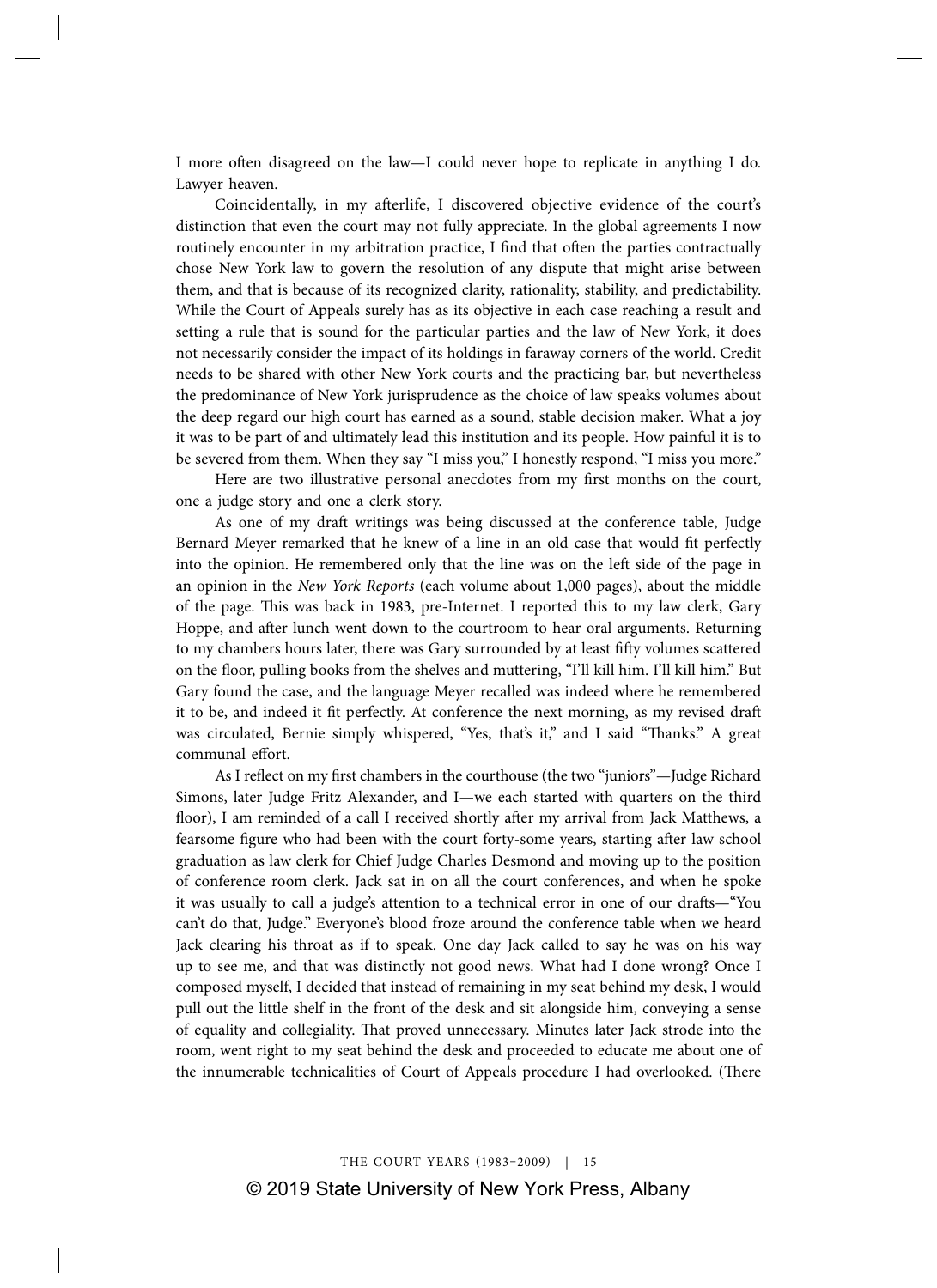are dozens of similar technicalities. The court's collection of motion and jurisdictional reports detailing them is appropriately called "The Arcanum.")

That is the tradition it was my good fortune to step into on September 12, 1983: an outstanding group of equals, all working hard together to do our individual and collective best possible job.

## The Cases

One of the many stories floating around the courthouse is that once during oral argument, a lawyer was questioned about how he got to the Court of Appeals—meaning the jurisdictional basis for his case—and he answered, "By car." There are in fact several ways to get cases to the court. Here's a highly simplified version.

In the design of the New York court system there are trial courts, with case filings each year numbering in the four million range, and intermediate appellate courts, with cases numbering in the tens of thousands. Everyone basically has a right to bring a case to a trial court, and (unlike the federal court system) a right to full review of the decision once, generally by the Appellate Division, which has broad "interests of justice" jurisdiction and can address even factual disputes (differences over what words were spoken or what things were done). The Court of Appeals offers a second layer of appeal, which is more constricted and less available. The road to the court has obstacles, consistent with the goal that the opportunity for yet another layer of appeal should be more sparingly available, to resolve issues of significance going beyond factual differences between the parties—in other words, to settle and declare the law for the whole state.

To this end, there are three essentials, each with its own exceptions. First, cases reaching the court must have been finally decided below it—there is to be no piecemeal Court of Appeals review of cases. Second, the cases generally must present only questions of law, not of facts, the review of which stops at the Appellate Division. Third, the issues must have significance beyond the parties, so that in a relatively few cases the court can decide legal questions with broad impact.

This trio of requirements makes for oral arguments with little late-night TV appeal. It's usually the facts, the human tangles, the things people actually say and do to one another that draw popular interest. From the bench, we often had to remind lawyers presenting argument that ours is a law court and they should stay focused on the law. Every now and then I toyed with the idea of shaking things up by saying, "We know the law, Counsel, just stick with the facts." I consciously tried to limit humor from the bench. It's always easy for judges to get a laugh, but that sort of egotism disrupts the appropriate courtroom decorum. Though oral arguments at the Court of Appeals have been recorded for decades, we attracted no television audience. Humor and drama certainly would have made us more popular. But the Court of Appeals is not *Judge Judy*—an excellent entertainer—and we were soon dropped from local TV. Pity. I always brought home the videotaped argument in aid of opinions I was drafting. I imagine lawyers purchased copies, too, especially when they felt good about their presentation and wanted to show off to friends and family.

16 | REFLECTIONS ON A LIFE IN THE JUDICIARY, THE LAW, AND THE WORLD © 2019 State University of New York Press, Albany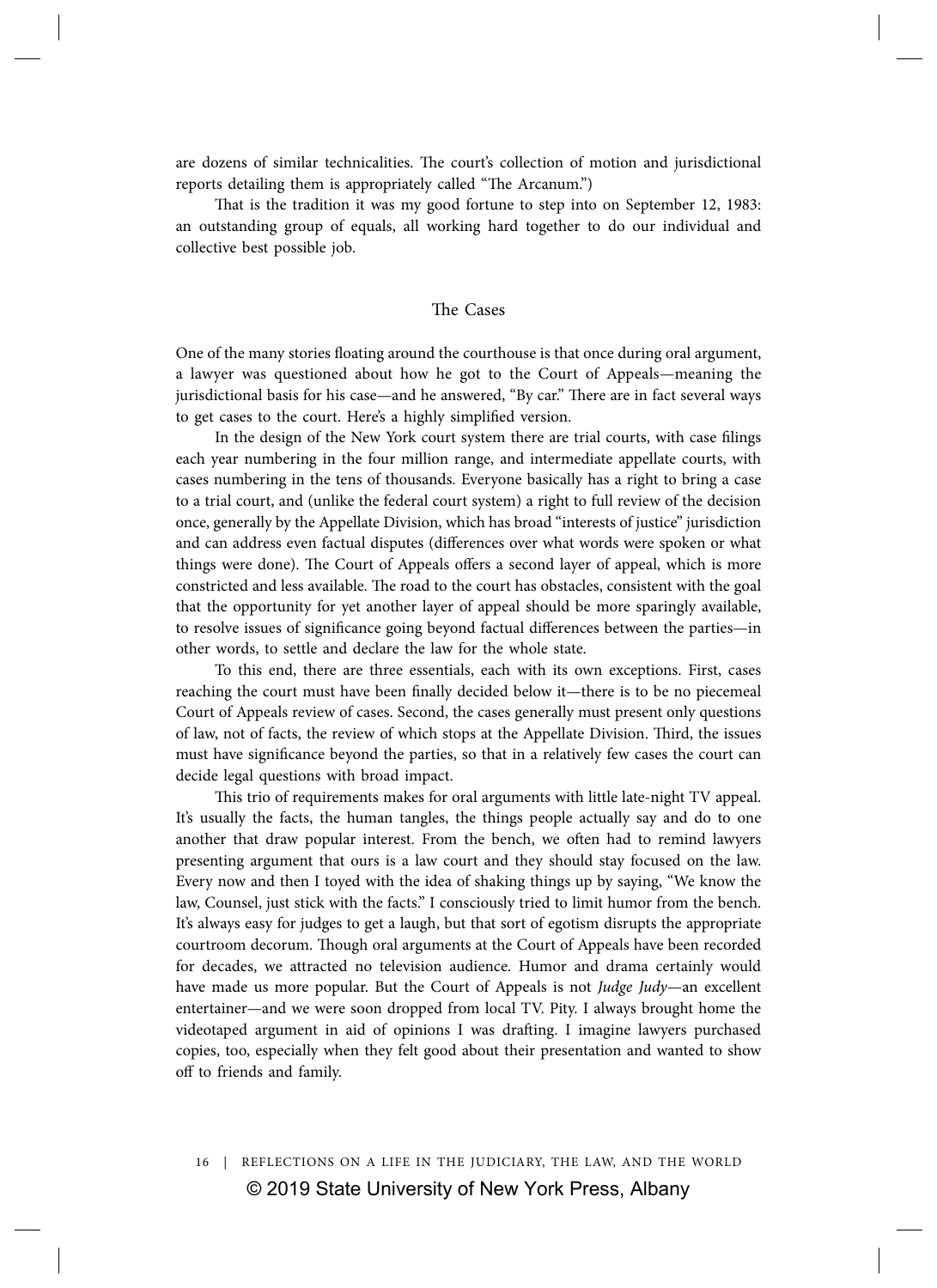Before 1986, many cases came to the court "as of right"—for example, even the opinion of a single dissenting Appellate Division judge was a ticket to the Court of Appeals. In my initial years on the court we heard approximately 800 appeals annually, arriving at the courthouse Sunday afternoons for two packed weeks of argument, at least seven cases a day. That changed radically for the better in 1985 when the state constitution was amended to transform the court to a basically "cert" (or certiorari) court, meaning that the judges largely get to select the docket, pretty much like the US Supreme Court. The result has been that the Court of Appeals hears roughly 250 cases annually, and I assure you that it's still a full-time job. The nine justices of the Supreme Court hear approximately seventy appeals annually.

One further general observation: civil and criminal cases follow different pathways to the court. Since 1986 civil cases get to the court by application, or motion for leave to appeal from a decision of the intermediate appellate court. There are roughly 1,000 civil motions for leave to appeal annually. Each motion is assigned to one judge, purely in decreasing order of seniority, assisted by an attorney on the Court's Central Legal Research staff, resident in Albany (contrasted with "elbow clerks," who travel with and serve their respective judges), for preparation of a report to grant or deny leave to appeal, which is then circulated for a vote by the full court. Motions for leave to appeal are conferenced every morning the court is in session. Typically they top the daily conference agenda. It takes the vote of two judges to grant leave. As with everything else in life, there are exceptions, practically and systemically. As a practical matter, leave may be granted if even one of the seven judges very strenuously urges it. Systemically, civil cases can still occasionally reach the court as a matter of right—without a motion—as when there are two dissents at the Appellate Division or the sole issue is a substantial constitutional question.

As in the past, criminal cases come not by formal motion but by letter application to the court—in a given year the number of these applications is generally more than double the number of civil motions for leave to appeal. Each criminal leave application is assigned for review to a single judge in order of seniority, and that judge alone decides whether leave should be granted. Here I will say something that applies generally to the work of the court I am describing. My accounts of how cases are prepared by the judges individually are based strictly on my own experience—I have no idea how my colleagues, within chambers, arranges his or her own matters. For me, every criminal leave application was first fully reviewed by one of my law clerks, who prepared a written report I studied along with the underlying letter application and prior court documents. If merited, I would schedule a call or appearance with counsel. My objective always was to grant, not deny, the criminal leave application, unless convinced otherwise.

In recent years, the bar raised concerns about the low number of leave grants perhaps some of us were a bit stingy in granting leave to appeal. With the judges' consciousness raised, the numbers have gone up a bit—but so have the relatively less significant unsigned memorandum affirmances of criminal convictions. Whether the push to grant more criminal leave applications makes any real difference to the law or to the defendants remains to be seen. An alternative suggestion from some members of the bar to put all criminal leave applications through the same formal motion process as the civil cases would add tremendously, and I believe unnecessarily, to the burdens on